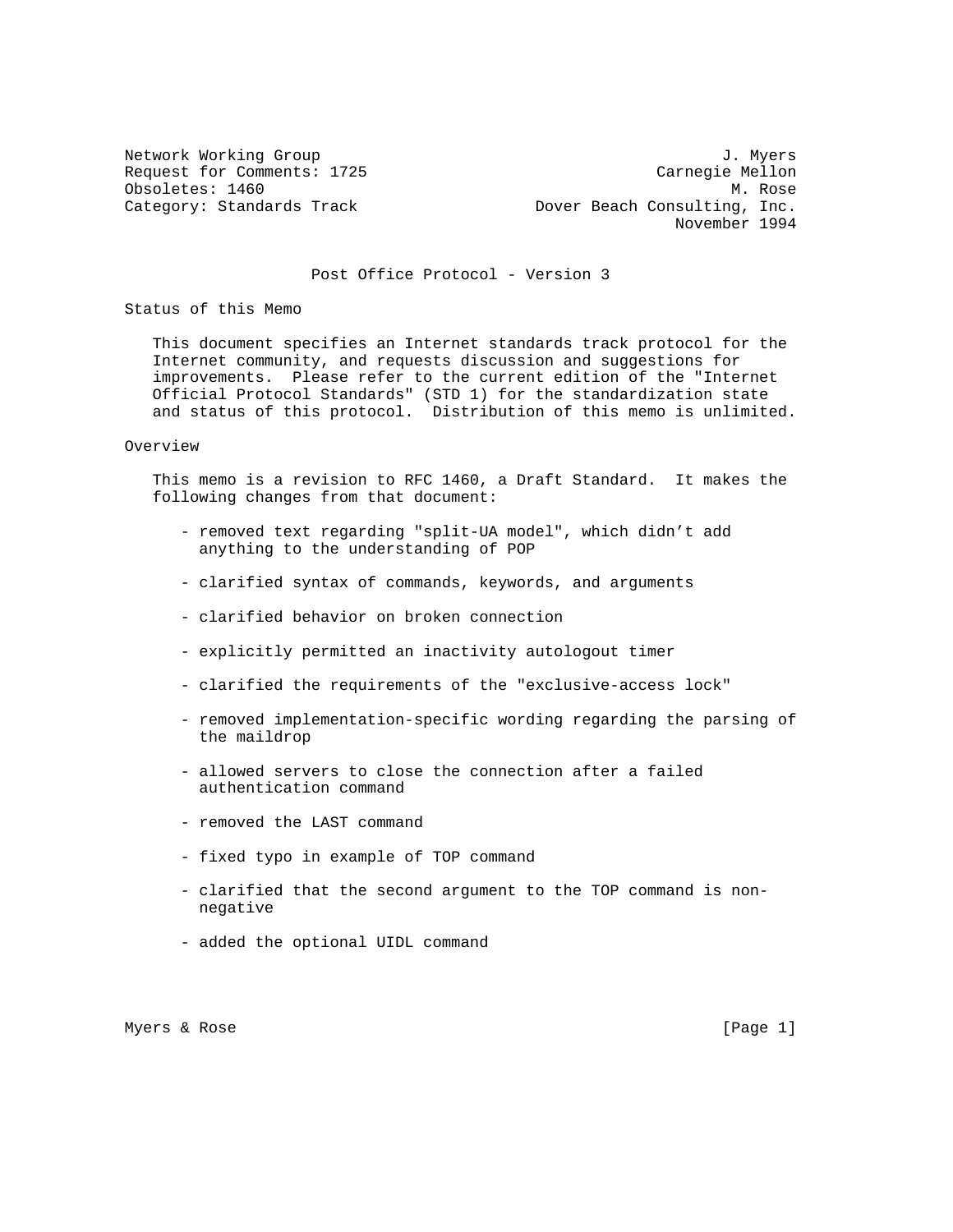- added warning regarding length of shared secrets with APOP
- added additional warnings to the security considerations section

## 1. Introduction

 On certain types of smaller nodes in the Internet it is often impractical to maintain a message transport system (MTS). For example, a workstation may not have sufficient resources (cycles, disk space) in order to permit a SMTP server [RFC821] and associated local mail delivery system to be kept resident and continuously running. Similarly, it may be expensive (or impossible) to keep a personal computer interconnected to an IP-style network for long amounts of time (the node is lacking the resource known as "connectivity").

 Despite this, it is often very useful to be able to manage mail on these smaller nodes, and they often support a user agent (UA) to aid the tasks of mail handling. To solve this problem, a node which can support an MTS entity offers a maildrop service to these less endowed nodes. The Post Office Protocol - Version 3 (POP3) is intended to permit a workstation to dynamically access a maildrop on a server host in a useful fashion. Usually, this means that the POP3 is used to allow a workstation to retrieve mail that the server is holding for it.

 For the remainder of this memo, the term "client host" refers to a host making use of the POP3 service, while the term "server host" refers to a host which offers the POP3 service.

## 2. A Short Digression

 This memo does not specify how a client host enters mail into the transport system, although a method consistent with the philosophy of this memo is presented here:

 When the user agent on a client host wishes to enter a message into the transport system, it establishes an SMTP connection to its relay host (this relay host could be, but need not be, the POP3 server host for the client host).

# 3. Basic Operation

 Initially, the server host starts the POP3 service by listening on TCP port 110. When a client host wishes to make use of the service, it establishes a TCP connection with the server host. When the connection is established, the POP3 server sends a greeting. The client and POP3 server then exchange commands and responses

Myers & Rose [Page 2]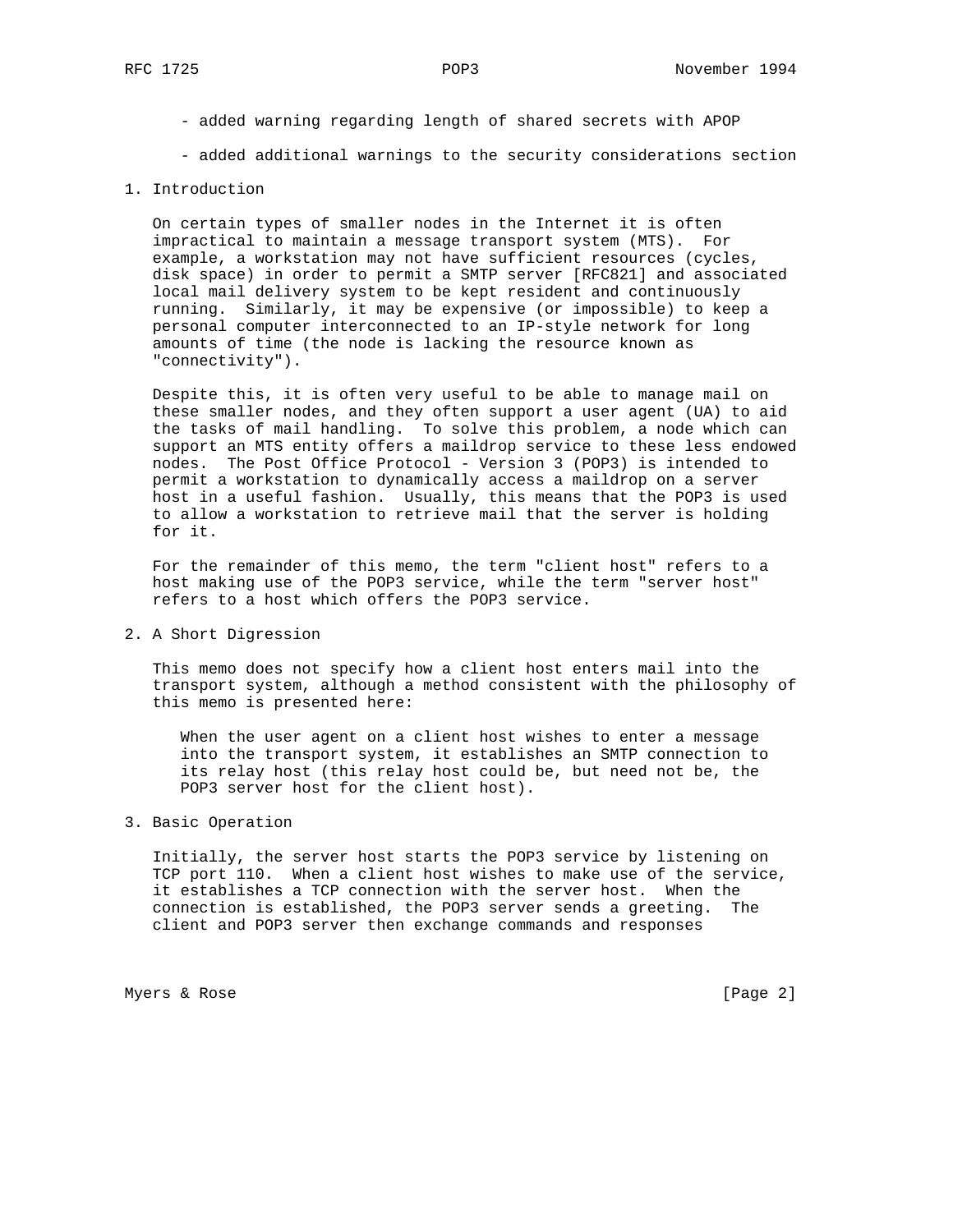(respectively) until the connection is closed or aborted.

 Commands in the POP3 consist of a keyword, possibly followed by one or more arguments. All commands are terminated by a CRLF pair. Keywords and arguments consist of printable ASCII characters. Keywords and arguments are each separated by a single SPACE character. Keywords are three or four characters long. Each argument may be up to 40 characters long.

 Responses in the POP3 consist of a status indicator and a keyword possibly followed by additional information. All responses are terminated by a CRLF pair. There are currently two status indicators: positive ("+OK") and negative ("-ERR").

 Responses to certain commands are multi-line. In these cases, which are clearly indicated below, after sending the first line of the response and a CRLF, any additional lines are sent, each terminated by a CRLF pair. When all lines of the response have been sent, a final line is sent, consisting of a termination octet (decimal code 046, ".") and a CRLF pair. If any line of the multi-line response begins with the termination octet, the line is "byte-stuffed" by pre-pending the termination octet to that line of the response. Hence a multi-line response is terminated with the five octets "CRLF.CRLF". When examining a multi-line response, the client checks to see if the line begins with the termination octet. If so and if octets other than CRLF follow, the the first octet of the line (the termination octet) is stripped away. If so and if CRLF immediately follows the termination character, then the response from the POP server is ended and the line containing ".CRLF" is not considered part of the multi-line response.

 A POP3 session progresses through a number of states during its lifetime. Once the TCP connection has been opened and the POP3 server has sent the greeting, the session enters the AUTHORIZATION state. In this state, the client must identify itself to the POP3 server. Once the client has successfully done this, the server acquires resources associated with the client's maildrop, and the session enters the TRANSACTION state. In this state, the client requests actions on the part of the POP3 server. When the client has issued the QUIT command, the session enters the UPDATE state. In this state, the POP3 server releases any resources acquired during the TRANSACTION state and says goodbye. The TCP connection is then closed.

 A POP3 server MAY have an inactivity autologout timer. Such a timer MUST be of at least 10 minutes' duration. The receipt of any command from the client during that interval should suffice to reset the autologout timer. When the timer expires, the session does NOT enter

Myers & Rose [Page 3]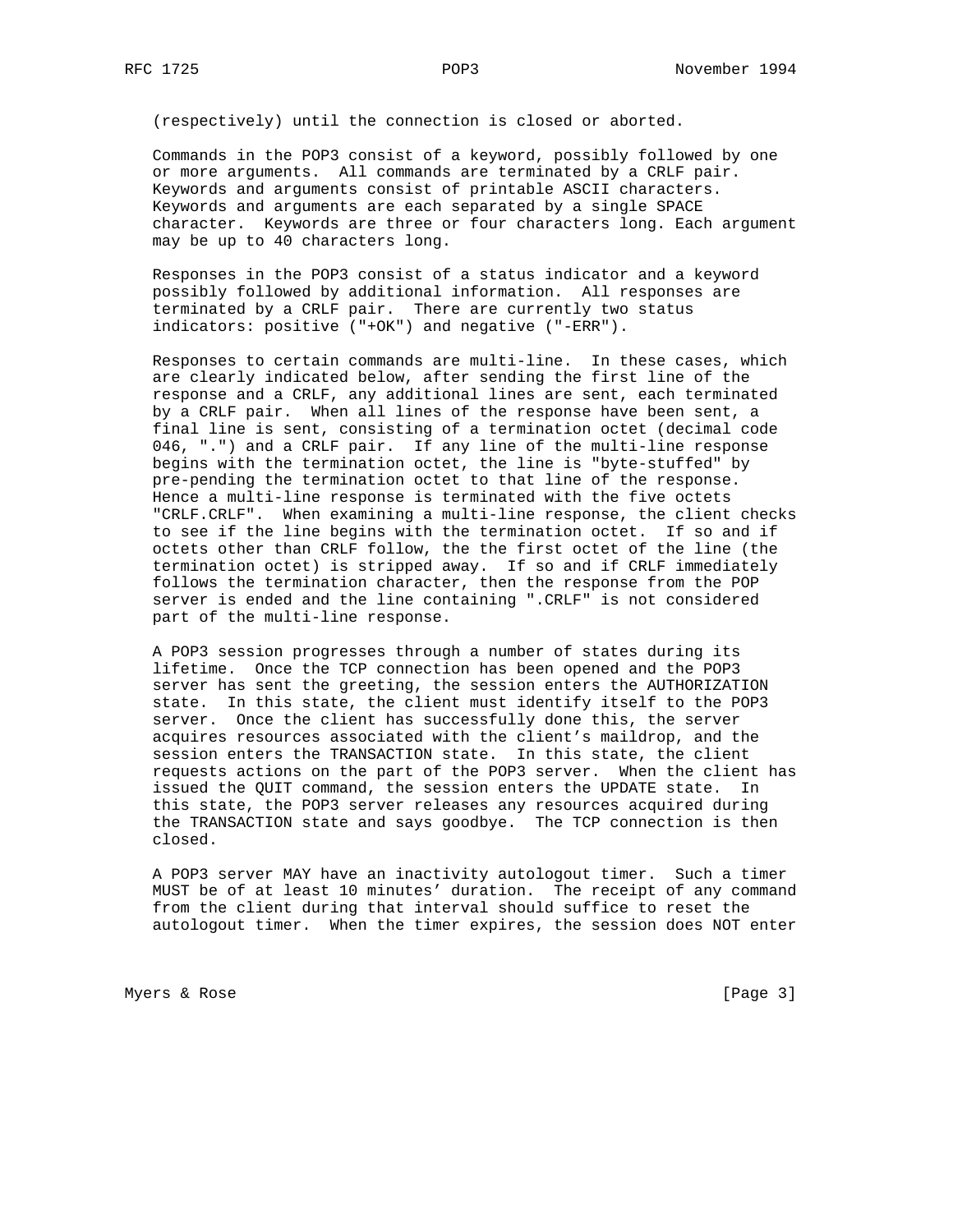the UPDATE state--the server should close the TCP connection without removing any messages or sending any response to the client.

4. The AUTHORIZATION State

 Once the TCP connection has been opened by a POP3 client, the POP3 server issues a one line greeting. This can be any string terminated by CRLF. An example might be:

S: +OK POP3 server ready

 Note that this greeting is a POP3 reply. The POP3 server should always give a positive response as the greeting.

 The POP3 session is now in the AUTHORIZATION state. The client must now identify and authenticate itself to the POP3 server. Two possible mechanisms for doing this are described in this document, the USER and PASS command combination and the APOP command. The APOP command is described later in this document.

 To authenticate using the USER and PASS command combination, the client must first issue the USER command. If the POP3 server responds with a positive status indicator ("+OK"), then the client may issue either the PASS command to complete the authentication, or the QUIT command to terminate the POP3 session. If the POP3 server responds with a negative status indicator ("-ERR") to the USER command, then the client may either issue a new authentication command or may issue the QUIT command.

 When the client issues the PASS command, the POP3 server uses the argument pair from the USER and PASS commands to determine if the client should be given access to the appropriate maildrop.

 Once the POP3 server has determined through the use of any authentication command that the client should be given access to the appropriate maildrop, the POP3 server then acquires an exclusive access lock on the maildrop, as necessary to prevent messages from being modified or removed before the session enters the UPDATE state. If the lock is successfully acquired, the POP3 server responds with a positive status indicator. The POP3 session now enters the TRANSACTION state, with no messages marked as deleted. If the the maildrop cannot be opened for some reason (for example, a lock can not be acquired, the client is denied access to the appropriate maildrop, or the maildrop cannot be parsed), the POP3 server responds with a negative status indicator. (If a lock was acquired but the POP3 server intends to respond with a negative status indicator, the POP3 server must release the lock prior to rejecting the command.) After returning a negative status indicator, the server may close the

Myers & Rose [Page 4]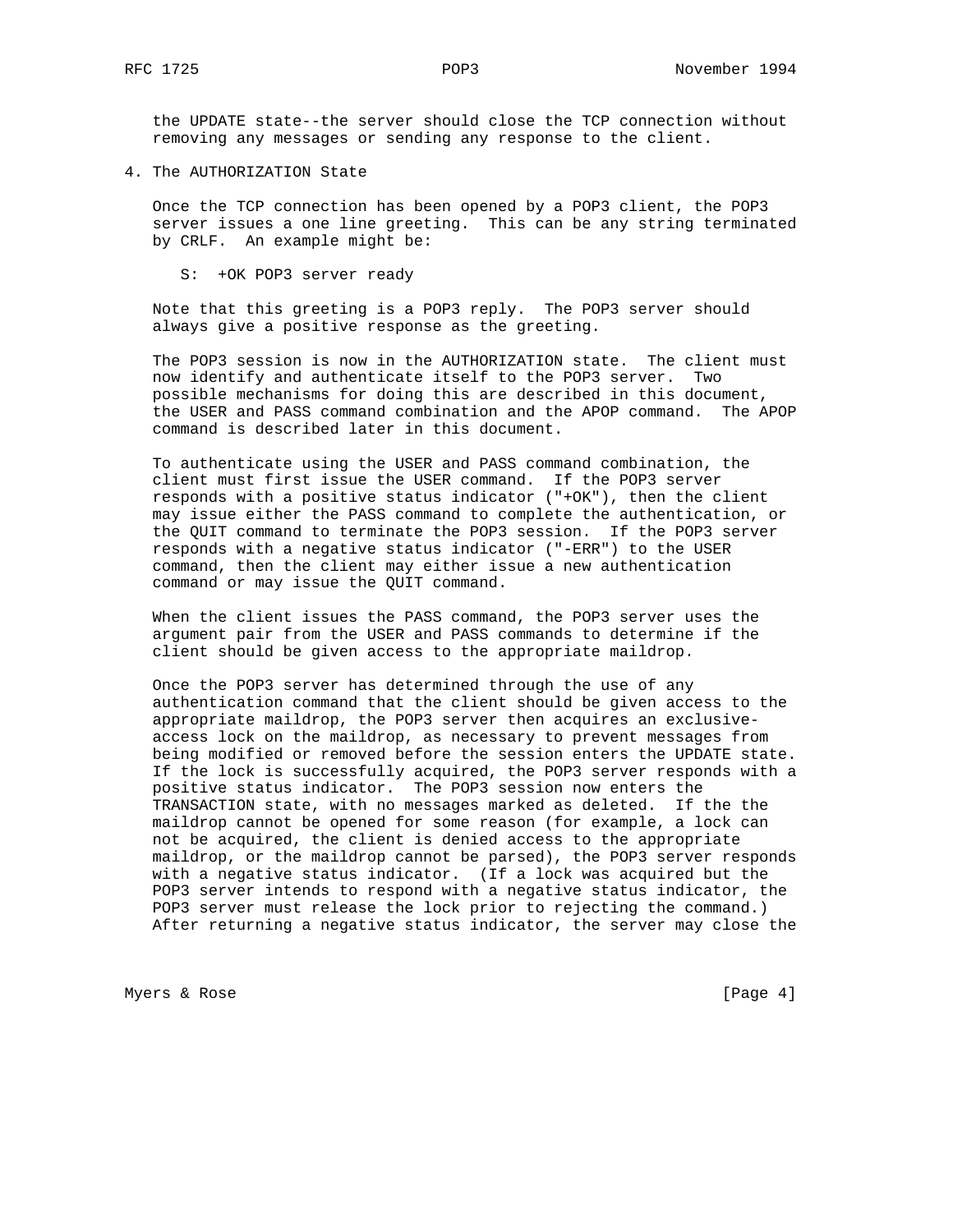connection. If the server does not close the connection, the client may either issue a new authentication command and start again, or the client may issue the QUIT command.

 After the POP3 server has opened the maildrop, it assigns a message number to each message, and notes the size of each message in octets. The first message in the maildrop is assigned a message-number of "1", the second is assigned "2", and so on, so that the n'th message in a maildrop is assigned a message-number of "n". In POP3 commands and responses, all message-number's and message sizes are expressed in base-10 (i.e., decimal).

Here are summaries for the three POP3 commands discussed thus far:

```
 USER name
```
 Arguments: a string identifying a mailbox (required), which is of significance ONLY to the server

 Restrictions: may only be given in the AUTHORIZATION state after the POP3 greeting or after an unsuccessful USER or PASS command

 Possible Responses: +OK name is a valid mailbox -ERR never heard of mailbox name

 Examples: C: USER mrose S: +OK mrose is a real hoopy frood ... C: USER frated S: -ERR sorry, no mailbox for frated here

PASS string

```
 Arguments:
     a server/mailbox-specific password (required)
```
 Restrictions: may only be given in the AUTHORIZATION state after a successful USER command

 Discussion: Since the PASS command has exactly one argument, a POP3 server may treat spaces in the argument as part of the password, instead of as argument separators.

Myers & Rose [Page 5]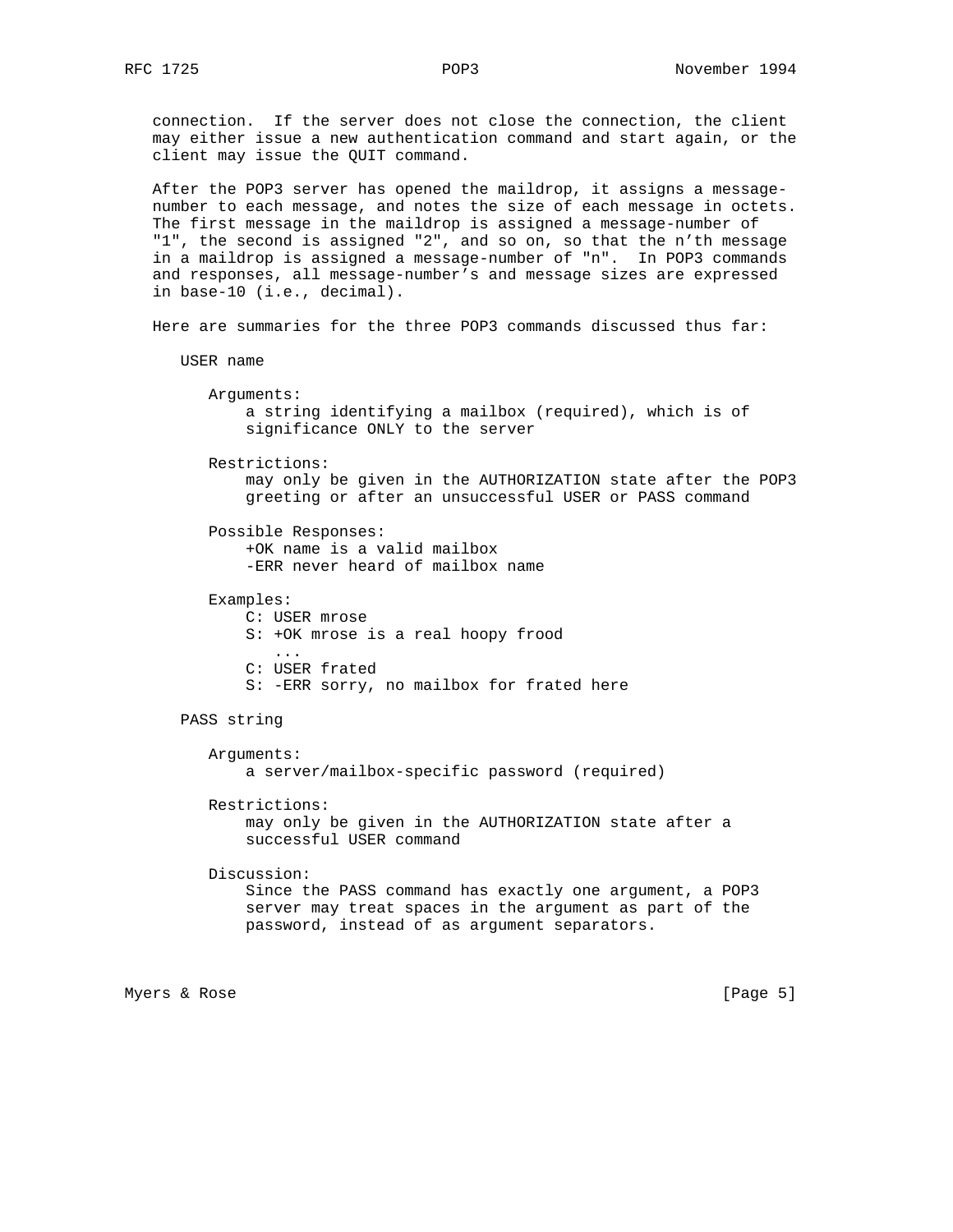Possible Responses: +OK maildrop locked and ready -ERR invalid password -ERR unable to lock maildrop Examples: C: USER mrose S: +OK mrose is a real hoopy frood C: PASS secret S: +OK mrose's maildrop has 2 messages (320 octets) ... C: USER mrose S: +OK mrose is a real hoopy frood C: PASS secret S: -ERR maildrop already locked

QUIT

 Arguments: none Restrictions: none Possible Responses:  $+OK$  Examples: C: QUIT S: +OK dewey POP3 server signing off

5. The TRANSACTION State

 Once the client has successfully identified itself to the POP3 server and the POP3 server has locked and opened the appropriate maildrop, the POP3 session is now in the TRANSACTION state. The client may now issue any of the following POP3 commands repeatedly. After each command, the POP3 server issues a response. Eventually, the client issues the QUIT command and the POP3 session enters the UPDATE state.

Here are the POP3 commands valid in the TRANSACTION state:

STAT

Arguments: none

 Restrictions: may only be given in the TRANSACTION state

Myers & Rose [Page 6]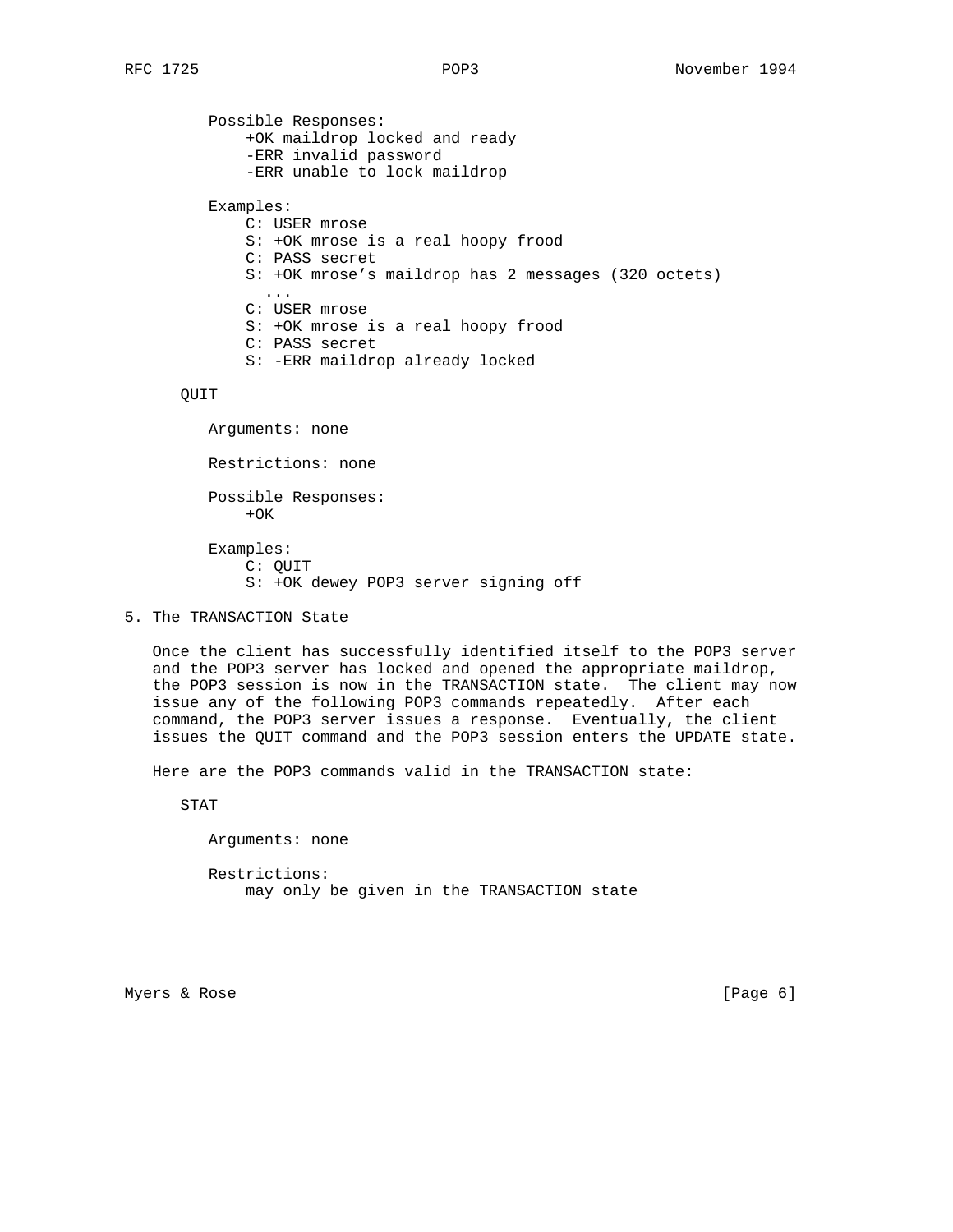Discussion:

 The POP3 server issues a positive response with a line containing information for the maildrop. This line is called a "drop listing" for that maildrop.

 In order to simplify parsing, all POP3 servers required to use a certain format for drop listings. The positive response consists of "+OK" followed by a single space, the number of messages in the maildrop, a single space, and the size of the maildrop in octets. This memo makes no requirement on what follows the maildrop size. Minimal implementations should just end that line of the response with a CRLF pair. More advanced implementations may include other information.

 NOTE: This memo STRONGLY discourages implementations from supplying additional information in the drop listing. Other, optional, facilities are discussed later on which permit the client to parse the messages in the maildrop.

 Note that messages marked as deleted are not counted in either total.

 Possible Responses: +OK nn mm

 Examples: C: STAT S: +OK 2 320

LIST [msg]

 Arguments: a message-number (optional), which, if present, may NOT refer to a message marked as deleted

 Restrictions: may only be given in the TRANSACTION state

Discussion:

 If an argument was given and the POP3 server issues a positive response with a line containing information for that message. This line is called a "scan listing" for that message.

 If no argument was given and the POP3 server issues a positive response, then the response given is multi-line.

Myers & Rose [Page 7]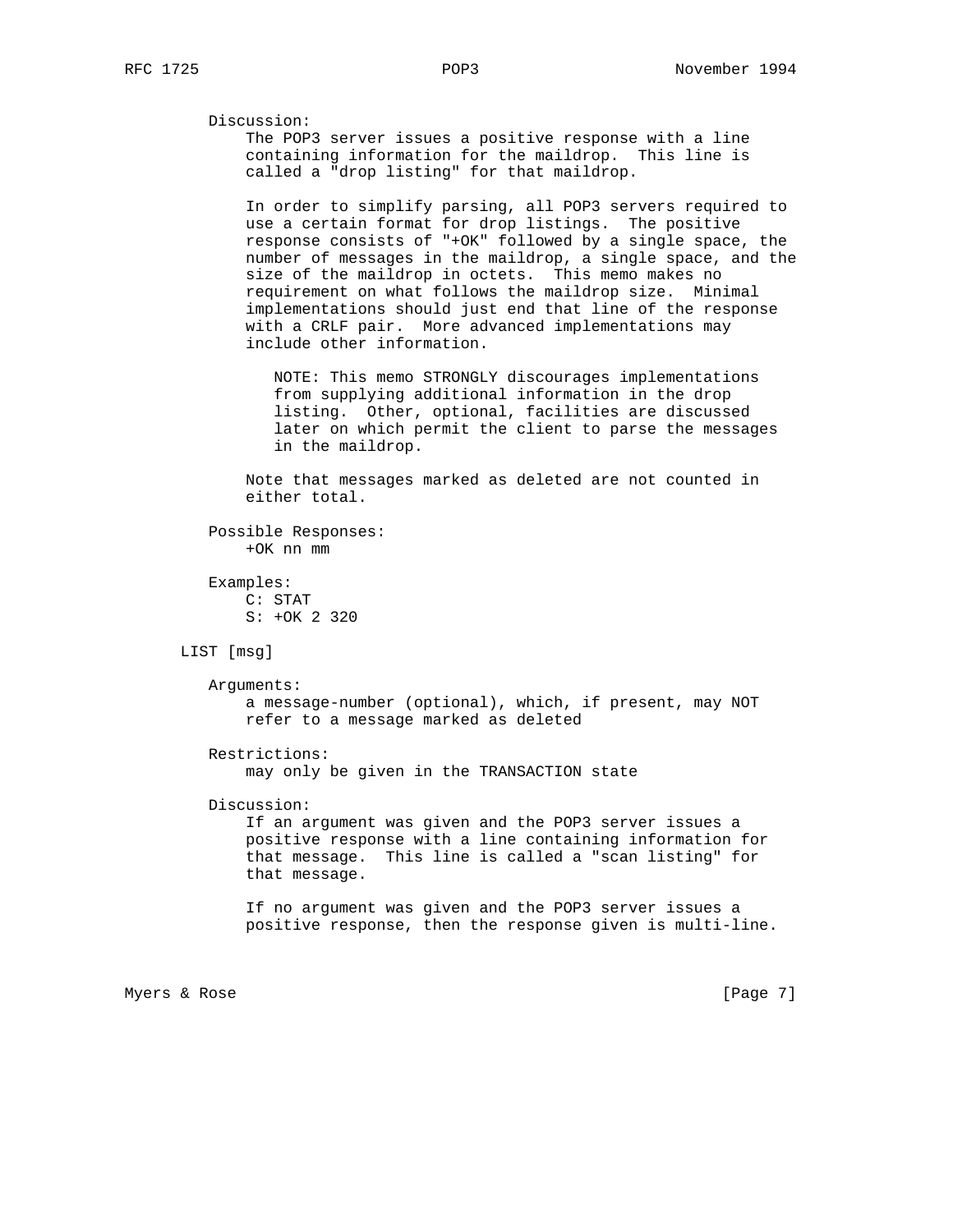After the initial +OK, for each message in the maildrop, the POP3 server responds with a line containing information for that message. This line is also called a "scan listing" for that message.

 In order to simplify parsing, all POP3 servers are required to use a certain format for scan listings. A scan listing consists of the message-number of the message, followed by a single space and the exact size of the message in octets. This memo makes no requirement on what follows the message size in the scan listing. Minimal implementations should just end that line of the response with a CRLF pair. More advanced implementations may include other information, as parsed from the message.

 NOTE: This memo STRONGLY discourages implementations from supplying additional information in the scan listing. Other, optional, facilities are discussed later on which permit the client to parse the messages in the maildrop.

Note that messages marked as deleted are not listed.

 Possible Responses: +OK scan listing follows -ERR no such message

```
 Examples:
```

```
 C: LIST
            S: +OK 2 messages (320 octets)
            S: 1 120
            S: 2 200
           S: .
 ...
            C: LIST 2
            S: +OK 2 200
 ...
            C: LIST 3
            S: -ERR no such message, only 2 messages in maildrop
```
RETR msg

 Arguments: a message-number (required) which may not refer to a message marked as deleted Restrictions:

```
 may only be given in the TRANSACTION state
```
Myers & Rose [Page 8]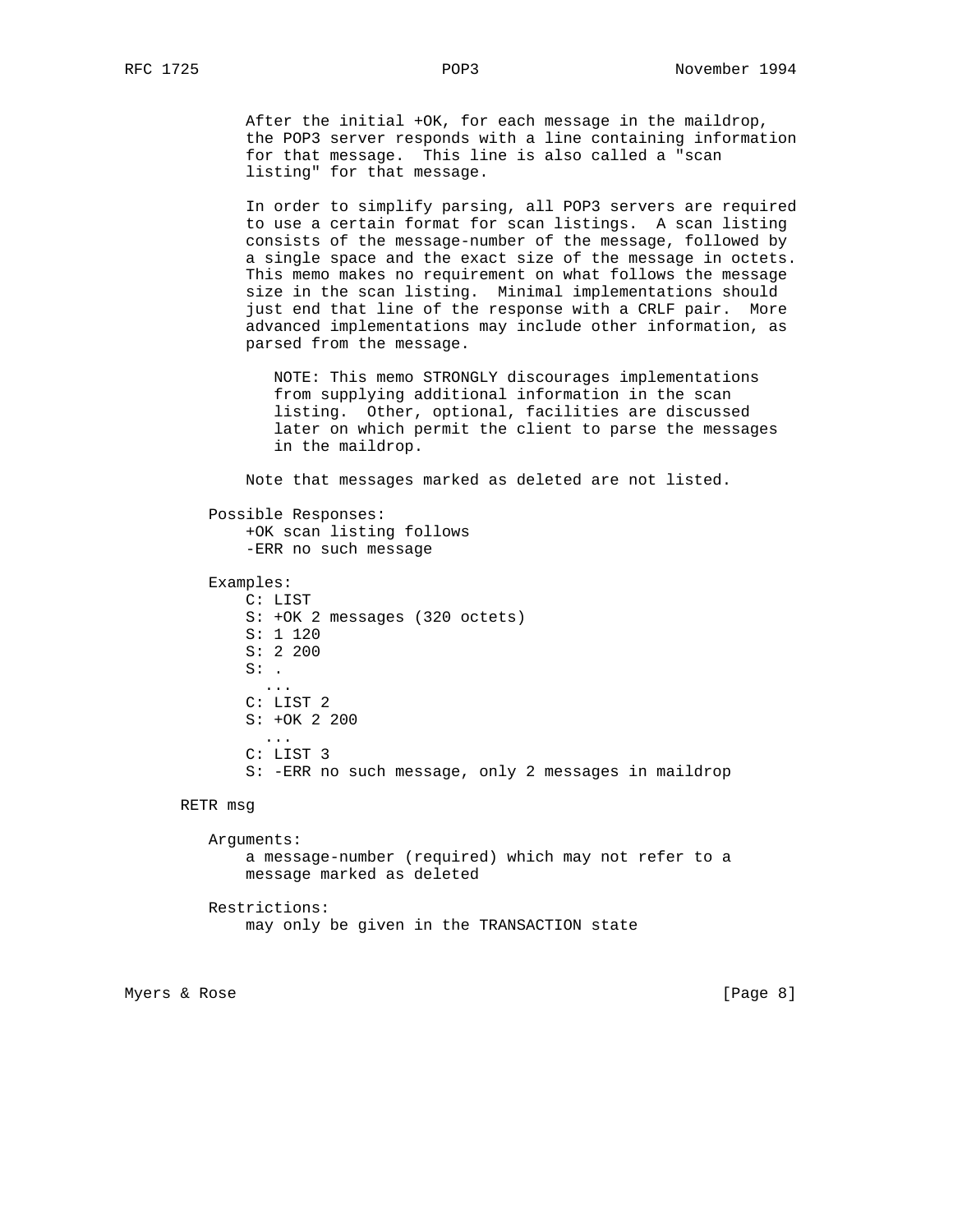Discussion: If the POP3 server issues a positive response, then the response given is multi-line. After the initial +OK, the POP3 server sends the message corresponding to the given message-number, being careful to byte-stuff the termination character (as with all multi-line responses). Possible Responses: +OK message follows -ERR no such message Examples: C: RETR 1 S: +OK 120 octets S: <the POP3 server sends the entire message here>  $S:$ . DELE msg Arguments: a message-number (required) which may not refer to a message marked as deleted Restrictions: may only be given in the TRANSACTION state Discussion: The POP3 server marks the message as deleted. Any future reference to the message-number associated with the message in a POP3 command generates an error. The POP3 server does not actually delete the message until the POP3 session enters the UPDATE state. Possible Responses: +OK message deleted -ERR no such message Examples: C: DELE 1 S: +OK message 1 deleted ... C: DELE 2 S: -ERR message 2 already deleted

## NOOP

Arguments: none

Myers & Rose [Page 9]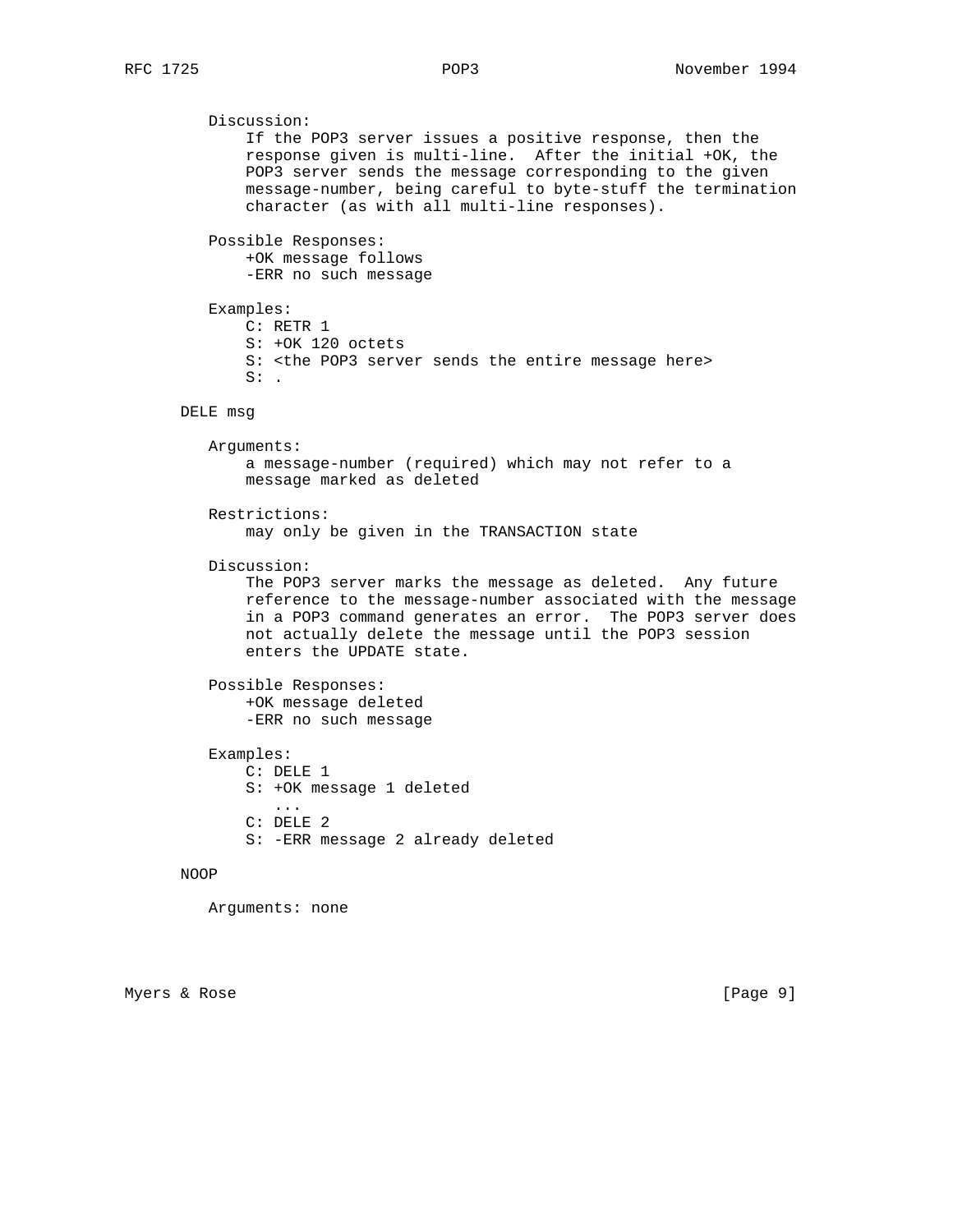Restrictions: may only be given in the TRANSACTION state Discussion: The POP3 server does nothing, it merely replies with a positive response. Possible Responses:  $+OK$  Examples: C: NOOP  $S: +OK$  RSET Arguments: none Restrictions: may only be given in the TRANSACTION state Discussion: If any messages have been marked as deleted by the POP3 server, they are unmarked. The POP3 server then replies with a positive response. Possible Responses:  $+OK$  Examples: C: RSET S: +OK maildrop has 2 messages (320 octets)

6. The UPDATE State

 When the client issues the QUIT command from the TRANSACTION state, the POP3 session enters the UPDATE state. (Note that if the client issues the QUIT command from the AUTHORIZATION state, the POP3 session terminates but does NOT enter the UPDATE state.)

 If a session terminates for some reason other than a client-issued QUIT command, the POP3 session does NOT enter the UPDATE state and MUST not remove any messages from the maildrop.

QUIT

Arguments: none

Myers & Rose [Page 10]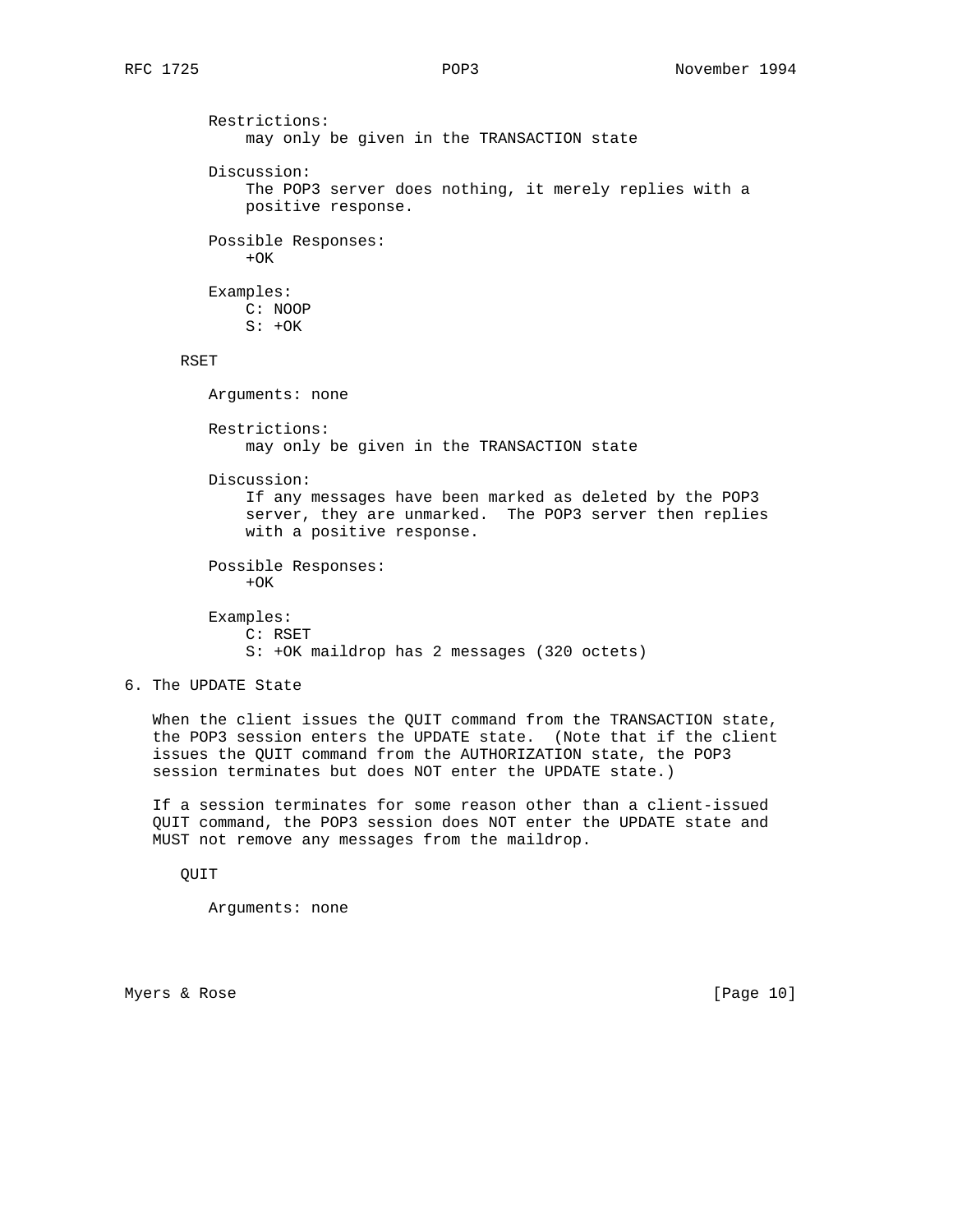Restrictions: none Discussion: The POP3 server removes all messages marked as deleted from the maildrop. It then releases any exclusive-access lock on the maildrop and replies as to the status of these operations. The TCP connection is then closed. Possible Responses:  $+OK$  Examples: C: QUIT S: +OK dewey POP3 server signing off (maildrop empty) ... C: QUIT S: +OK dewey POP3 server signing off (2 messages left) ...

7. Optional POP3 Commands

 The POP3 commands discussed above must be supported by all minimal implementations of POP3 servers.

 The optional POP3 commands described below permit a POP3 client greater freedom in message handling, while preserving a simple POP3 server implementation.

 NOTE: This memo STRONGLY encourages implementations to support these commands in lieu of developing augmented drop and scan listings. In short, the philosophy of this memo is to put intelligence in the part of the POP3 client and not the POP3 server.

TOP msg n

Arguments:

 a message-number (required) which may NOT refer to to a message marked as deleted, and a non-negative number (required)

 Restrictions: may only be given in the TRANSACTION state

Discussion:

 If the POP3 server issues a positive response, then the response given is multi-line. After the initial +OK, the POP3 server sends the headers of the message, the blank

Myers & Rose [Page 11]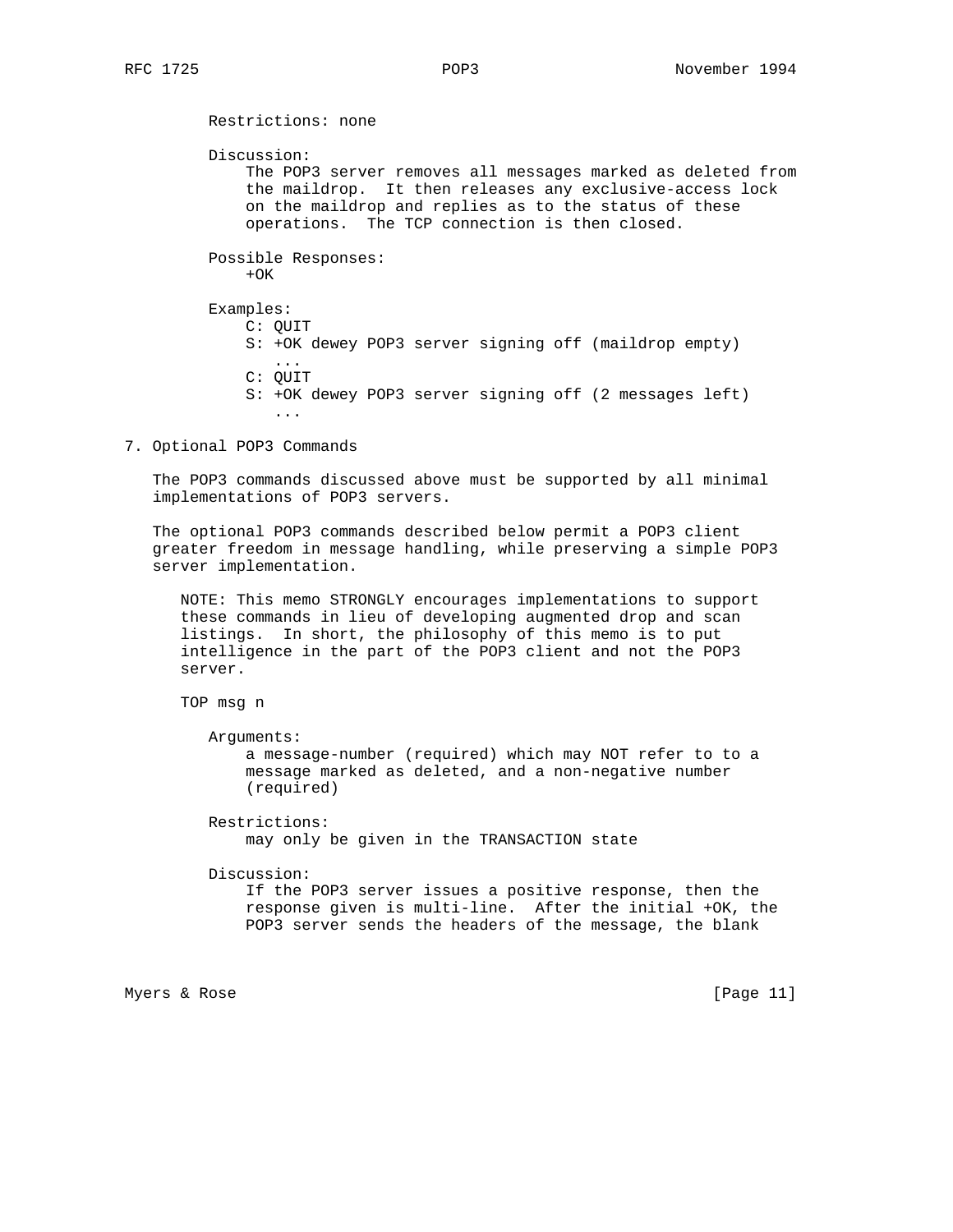line separating the headers from the body, and then the number of lines indicated message's body, being careful to byte-stuff the termination character (as with all multi line responses).

 Note that if the number of lines requested by the POP3 client is greater than than the number of lines in the body, then the POP3 server sends the entire message.

```
 Possible Responses:
```
 +OK top of message follows -ERR no such message

 Examples: C: TOP 1 10  $S: +OK$  S: <the POP3 server sends the headers of the message, a blank line, and the first 10 lines of the body of the message>  $S:$ . ... C: TOP 100 3 S: -ERR no such message

UIDL [msg]

Arguments:

 a message-number (optionally) If a message-number is given, it may NOT refer to a message marked as deleted.

Restrictions:

may only be given in the TRANSACTION state.

Discussion:

 If an argument was given and the POP3 server issues a positive response with a line containing information for that message. This line is called a "unique-id listing" for that message.

 If no argument was given and the POP3 server issues a positive response, then the response given is multi-line. After the initial +OK, for each message in the maildrop, the POP3 server responds with a line containing information for that message. This line is called a "unique-id listing" for that message.

 In order to simplify parsing, all POP3 servers are required to use a certain format for unique-id listings. A unique-id listing consists of the message-number of the message, followed by a single space and the unique-id of the message.

Myers & Rose [Page 12]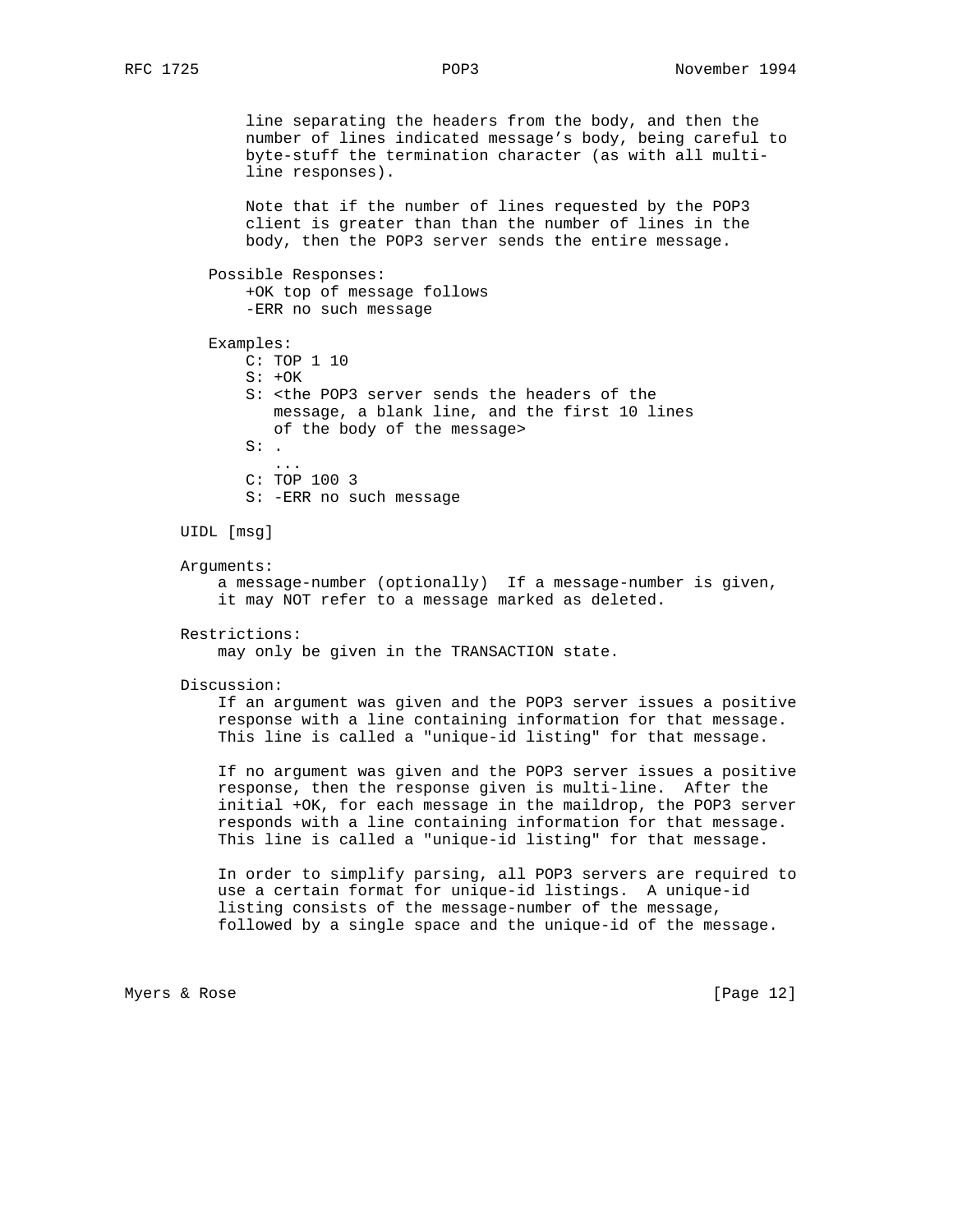No information follows the unique-id in the unique-id listing.

 The unique-id of a message is an arbitrary server-determined string, consisting of characters in the range 0x21 to 0x7E, which uniquely identifies a message within a maildrop and which persists across sessions. The server should never reuse an unique-id in a given maildrop, for as long as the entity using the unique-id exists.

Note that messages marked as deleted are not listed.

Possible Responses:

```
 +OK unique-id listing follows
 -ERR no such message
```
Examples:

 C: UIDL  $S: +OK$  S: 1 whqtswO00WBw418f9t5JxYwZ S: 2 QhdPYR:00WBw1Ph7x7  $S:$ . ... C: UIDL 2 S: +OK 2 QhdPYR:00WBw1Ph7x7 ... C: UIDL 3

S: -ERR no such message, only 2 messages in maildrop

APOP name digest

Arguments:

 a string identifying a mailbox and a MD5 digest string (both required)

Restrictions:

 may only be given in the AUTHORIZATION state after the POP3 greeting

Discussion:

 Normally, each POP3 session starts with a USER/PASS exchange. This results in a server/user-id specific password being sent in the clear on the network. For intermittent use of POP3, this may not introduce a sizable risk. However, many POP3 client implementations connect to the POP3 server on a regular basis -- to check for new mail. Further the interval of session initiation may be on the order of five minutes. Hence, the risk of password capture is greatly enhanced.

Myers & Rose [Page 13]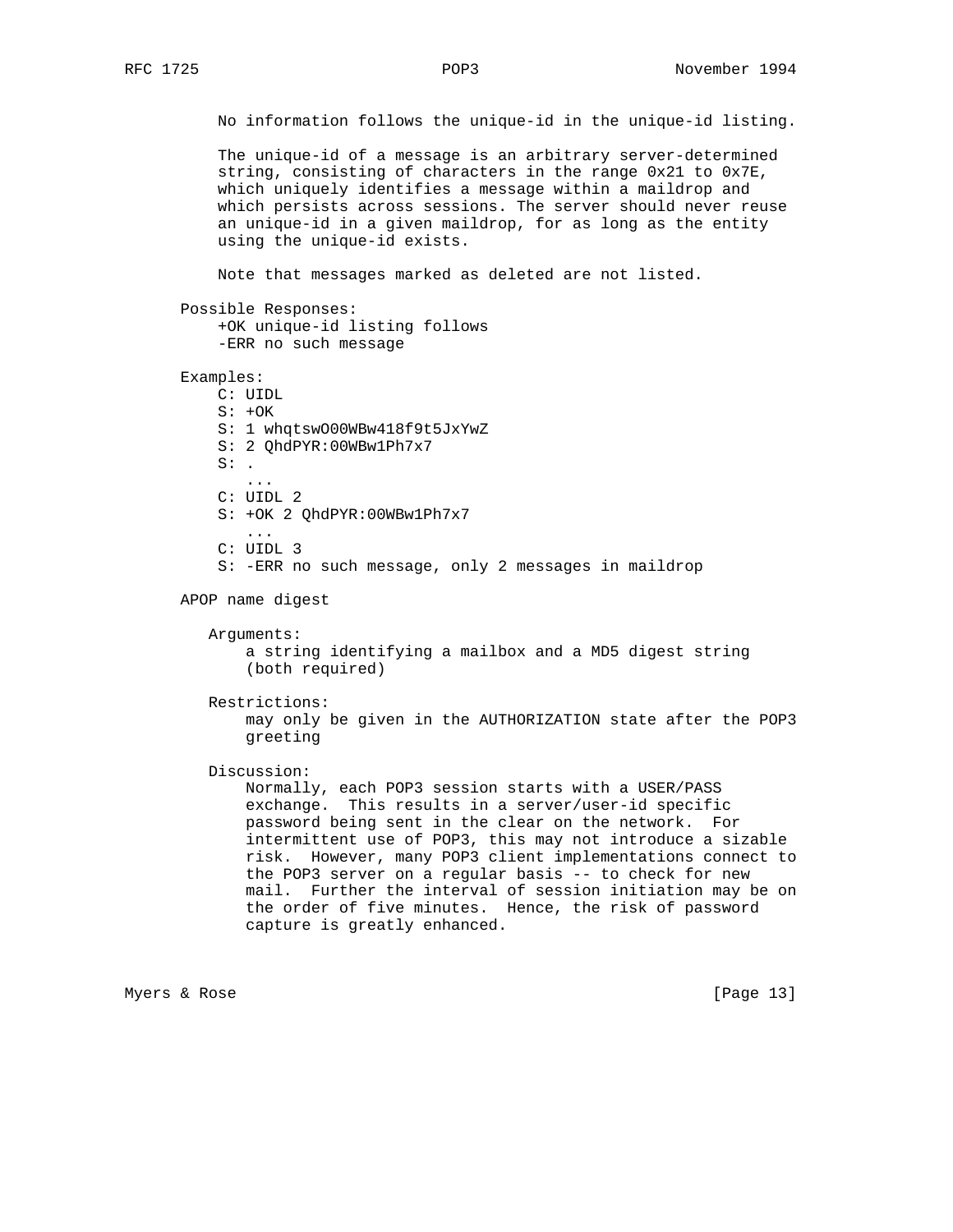An alternate method of authentication is required which provides for both origin authentication and replay protection, but which does not involve sending a password in the clear over the network. The APOP command provides this functionality.

 A POP3 server which implements the APOP command will include a timestamp in its banner greeting. The syntax of the timestamp corresponds to the 'msg-id' in [RFC822], and MUST be different each time the POP3 server issues a banner greeting. For example, on a UNIX implementation in which a separate UNIX process is used for each instance of a POP3 server, the syntax of the timestamp might be:

### <process-ID.clock@hostname>

 where 'process-ID' is the decimal value of the process's PID, clock is the decimal value of the system clock, and hostname is the fully-qualified domain-name corresponding to the host where the POP3 server is running.

 The POP3 client makes note of this timestamp, and then issues the APOP command. The 'name' parameter has identical semantics to the 'name' parameter of the USER command. The 'digest' parameter is calculated by applying the MD5 algorithm [RFC1321] to a string consisting of the timestamp (including angle-brackets) followed by a shared secret. This shared secret is a string known only to the POP3 client and server. Great care should be taken to prevent unauthorized disclosure of the secret, as knowledge of the secret will allow any entity to successfully masquerade as the named user. The 'digest' parameter itself is a 16-octet value which is sent in hexadecimal format, using lower-case ASCII characters.

 When the POP3 server receives the APOP command, it verifies the digest provided. If the digest is correct, the POP3 server issues a positive response, and the POP3 session enters the TRANSACTION state. Otherwise, a negative response is issued and the POP3 session remains in the AUTHORIZATION state.

 Note that as the length of the shared secret increases, so does the difficulty of deriving it. As such, shared secrets should be long strings (considerably longer than the 8-character example shown below).

Myers & Rose [Page 14]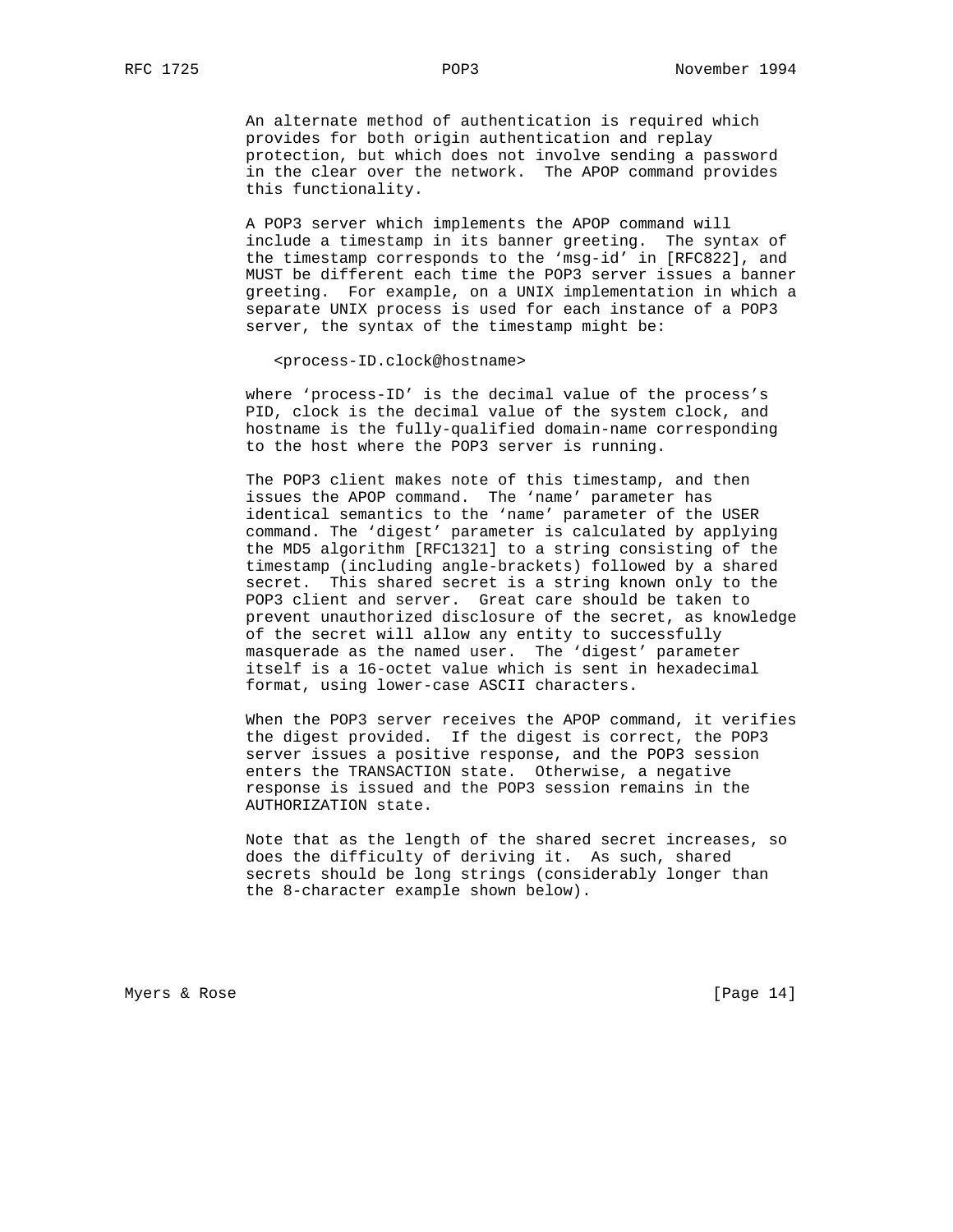Possible Responses: +OK maildrop locked and ready -ERR permission denied Examples: S: +OK POP3 server ready <1896.697170952@dbc.mtview.ca.us> C: APOP mrose c4c9334bac560ecc979e58001b3e22fb S: +OK maildrop has 1 message (369 octets) In this example, the shared secret is the string 'tan staaf'. Hence, the MD5 algorithm is applied to the string <1896.697170952@dbc.mtview.ca.us>tanstaaf which produces a digest value of c4c9334bac560ecc979e58001b3e22fb 8. POP3 Command Summary Minimal POP3 Commands: USER name valid in the AUTHORIZATION state PASS string QUIT STAT valid in the TRANSACTION state LIST [msg] RETR msg DELE msg NOOP RSET QUIT valid in the UPDATE state Optional POP3 Commands: APOP name digest valid in the AUTHORIZATION state TOP msg n valid in the TRANSACTION state UIDL [msg] POP3 Replies:  $+OK$ -ERR

Myers & Rose [Page 15]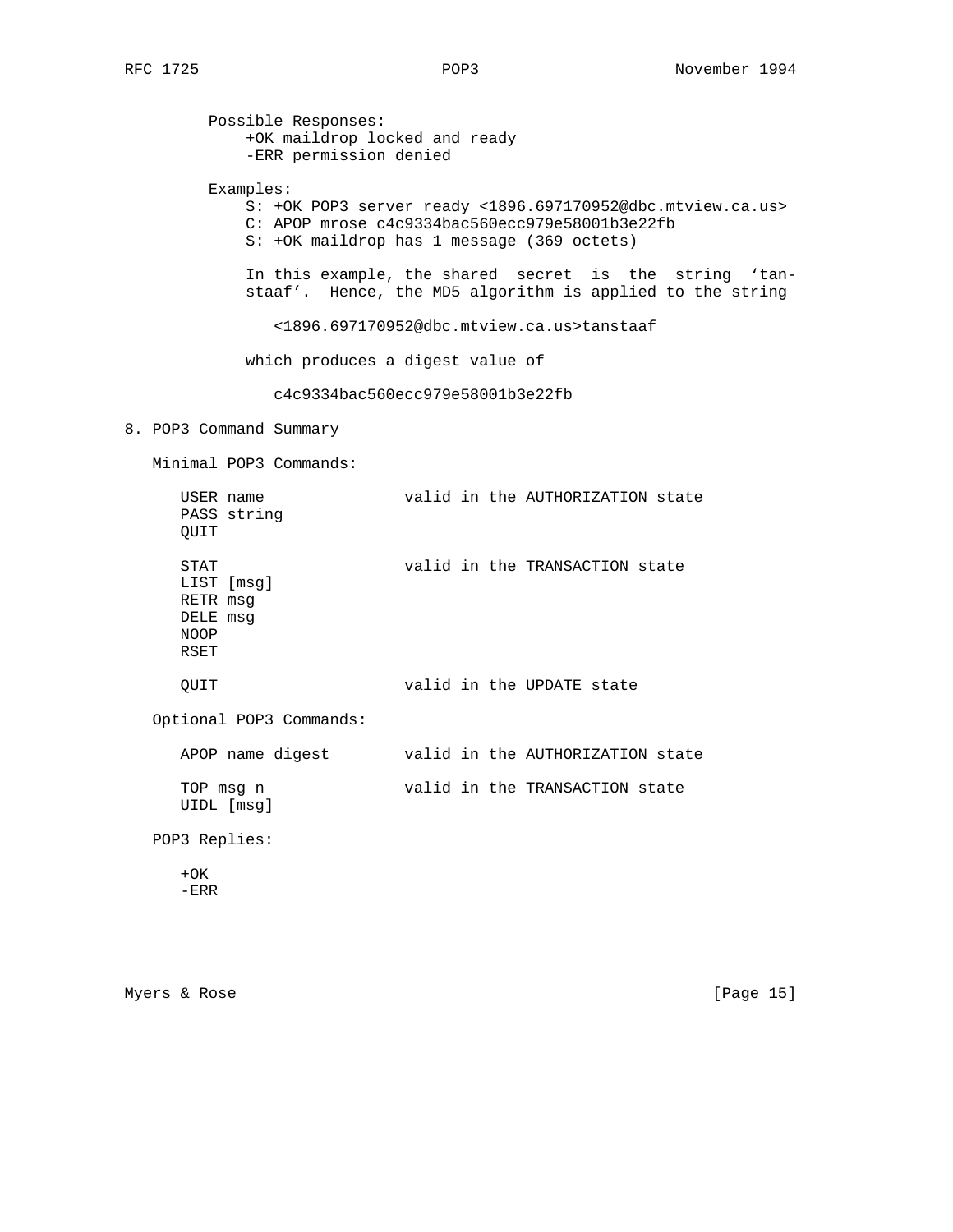Note that with the exception of the STAT, LIST, and UIDL commands, the reply given by the POP3 server to any command is significant only to "+OK" and "-ERR". Any text occurring after this reply may be ignored by the client.

9. Example POP3 Session

```
 S: <wait for connection on TCP port 110>
 C: <open connection>
 S: +OK POP3 server ready <1896.697170952@dbc.mtview.ca.us>
 C: APOP mrose c4c9334bac560ecc979e58001b3e22fb
 S: +OK mrose's maildrop has 2 messages (320 octets)
 C: STAT
 S: +OK 2 320
 C: LIST
 S: +OK 2 messages (320 octets)
 S: 1 120
 S: 2 200
S: C: RETR 1
 S: +OK 120 octets
 S: <the POP3 server sends message 1>
S: C: DELE 1
 S: +OK message 1 deleted
 C: RETR 2
 S: +OK 200 octets
 S: <the POP3 server sends message 2>
S: C: DELE 2
 S: +OK message 2 deleted
 C: QUIT
 S: +OK dewey POP3 server signing off (maildrop empty)
 C: <close connection>
 S: <wait for next connection>
```
10. Message Format

 All messages transmitted during a POP3 session are assumed to conform to the standard for the format of Internet text messages [RFC822].

 It is important to note that the octet count for a message on the server host may differ from the octet count assigned to that message due to local conventions for designating end-of-line. Usually, during the AUTHORIZATION state of the POP3 session, the POP3 server can calculate the size of each message in octets when it opens the maildrop. For example, if the POP3 server host internally represents end-of-line as a single character, then the POP3 server simply counts

Myers & Rose [Page 16]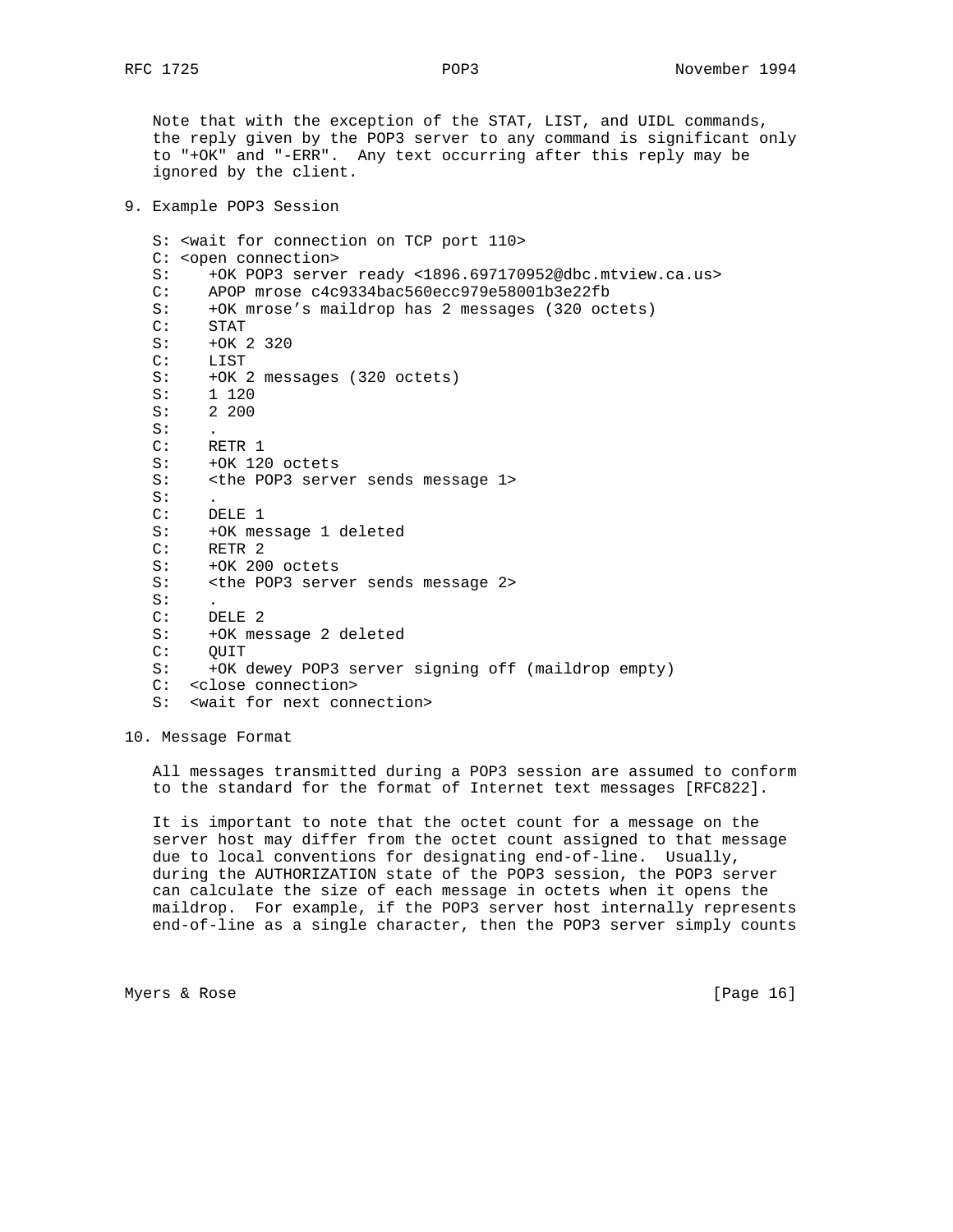each occurrence of this character in a message as two octets. Note that lines in the message which start with the termination octet need not be counted twice, since the POP3 client will remove all byte stuffed termination characters when it receives a multi-line response.

## 11. References

- [RFC821] Postel, J., "Simple Mail Transfer Protocol", STD 10, RFC 821, USC/Information Sciences Institute, August 1982.
- [RFC822] Crocker, D., "Standard for the Format of ARPA-Internet Text Messages", STD 11, RFC 822, University of Delaware, August 1982.

 [RFC1321] Rivest, R. "The MD5 Message-Digest Algorithm", RFC 1321, MIT Laboratory for Computer Science, April, 1992.

12. Security Considerations

 It is conjectured that use of the APOP command provides origin identification and replay protection for a POP3 session. Accordingly, a POP3 server which implements both the PASS and APOP commands must not allow both methods of access for a given user; that is, for a given "USER name" either the PASS or APOP command is allowed, but not both.

 Further, note that as the length of the shared secret increases, so does the difficulty of deriving it.

 Servers that answer -ERR to the USER command are giving potential attackers clues about which names are valid

 Use of the PASS command sends passwords in the clear over the network.

 Use of the RETR and TOP commands sends mail in the clear over the network.

Otherwise, security issues are not discussed in this memo.

13. Acknowledgements

 The POP family has a long and checkered history. Although primarily a minor revision to RFC 1460, POP3 is based on the ideas presented in RFCs 918, 937, and 1081.

 In addition, Alfred Grimstad, Keith McCloghrie, and Neil Ostroff provided significant comments on the APOP command.

Myers & Rose [Page 17]